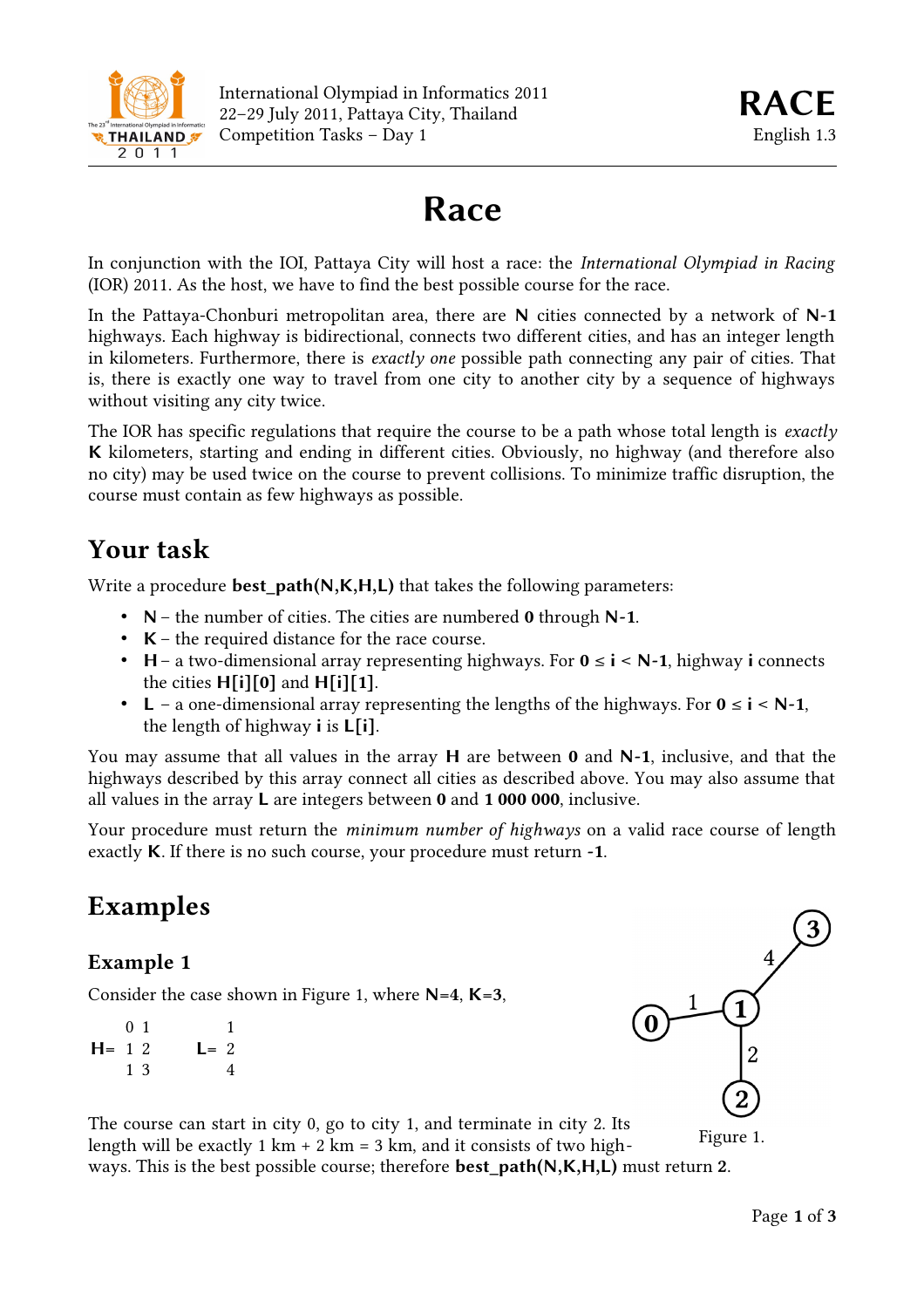

## **Example 2**

Consider the case shown in Figure 2, where **N=3**, **K=3**,

$$
H = \begin{array}{cc} 0 & 1 \\ 1 & 2 \end{array} \qquad L = \begin{array}{c} 1 \\ 1 \end{array}
$$

There is no valid course. In this case, **best\_path(N,K,H,L)** must return **-1**.

#### **Example 3**

Consider the case shown in Figure 3, where **N=11**, **K=12**,

| н | 0 <sub>1</sub> |                |  |  | 3              |
|---|----------------|----------------|--|--|----------------|
|   |                | 02             |  |  | $\overline{4}$ |
|   |                | 2 3            |  |  | 5              |
|   |                | 3 4            |  |  | $\overline{4}$ |
|   |                | 4 5            |  |  | 6              |
|   |                | 0 <sub>6</sub> |  |  | 3              |
|   |                | 6 7            |  |  | $\overline{c}$ |
|   |                | 68             |  |  | 5              |
|   |                | 89             |  |  | 6              |
|   |                | 8 10           |  |  | 7              |
|   |                |                |  |  |                |

One possible course consists of 3 highways: from city 6 via city 0 and city 2 to city 3. Another course

starts in city 10 and goes via city 8 to city 6. Both of these courses have length exactly 12 km, as required. The second one is optimal, as there is no valid course with a single highway. Hence, **best\_path(N,K,H,L)** must return **2**.

8

# **Subtasks**

#### **Subtask 1 (9 points)**

- $1 \le N \le 100$
- $1 \le K \le 100$
- The network of highways forms the simplest possible line: For **0** ≤ **i** < **N-1**, highway **i** connects cities **i** and **i+1**.

## **Subtask 2 (12 points)**

- $1 \le N \le 1000$
- $1 \le K \le 1000000$



 $\overline{3}$ 

 $\frac{4}{3}$ 



Figure 2.